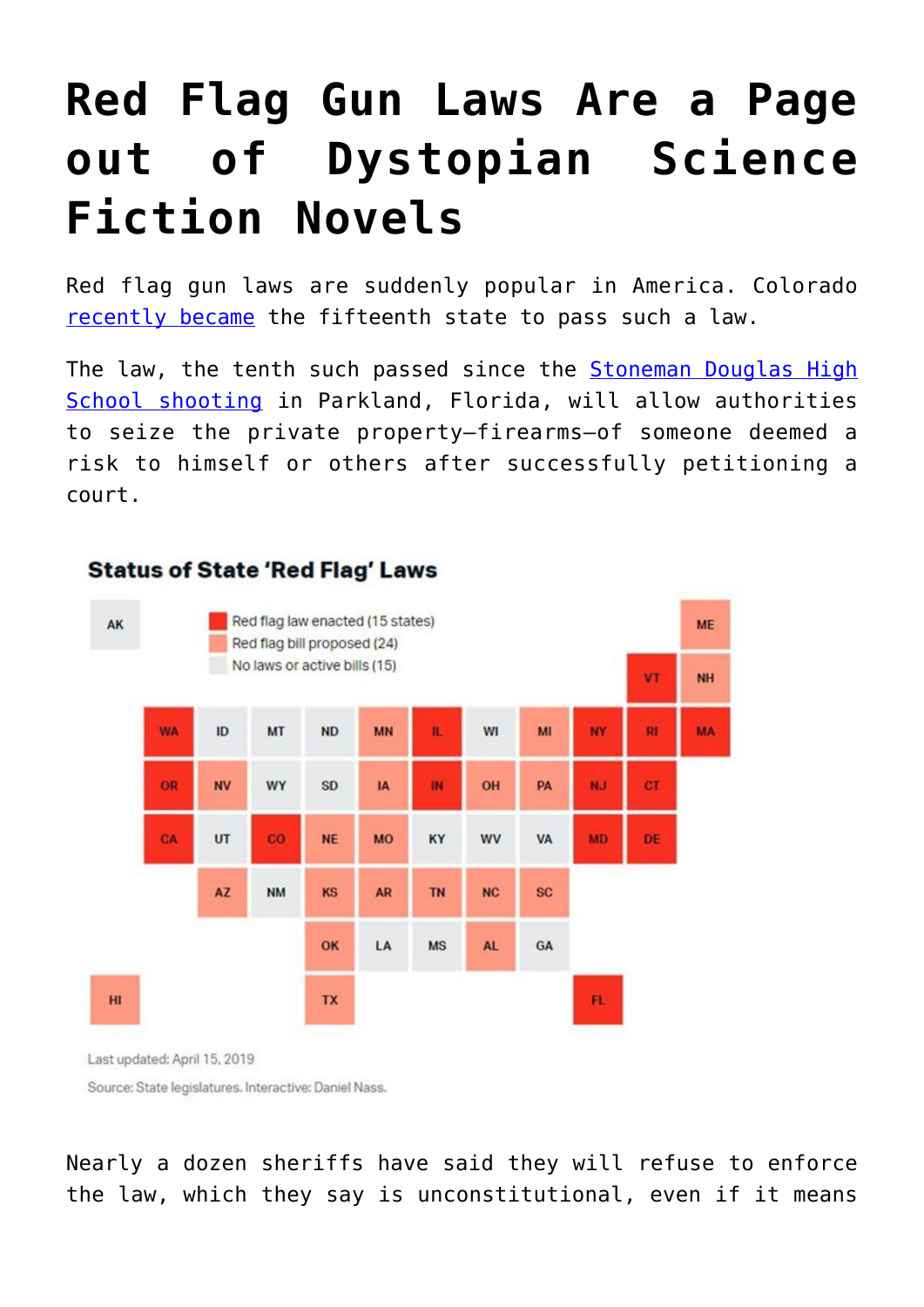#### going to jail.



### **Red Flag Gun Laws Threaten Due Process**

Divining what is legal and what is not is no simple task in this era [of constitutional penumbras,](https://www.thepublicdiscourse.com/2013/07/10091/) yet there is no question that red flag gun laws turn due process [on its head](https://fee.org/articles/red-flag-gun-laws-turn-due-process-on-its-head/). In fact, one might say that red flag laws walk dangerously close to an infamous idea in sci-fi literature: pre-crime.

Many readers have probably heard of pre-crime, a theme explored in the hit 2002 *Minority Report*. The movie, which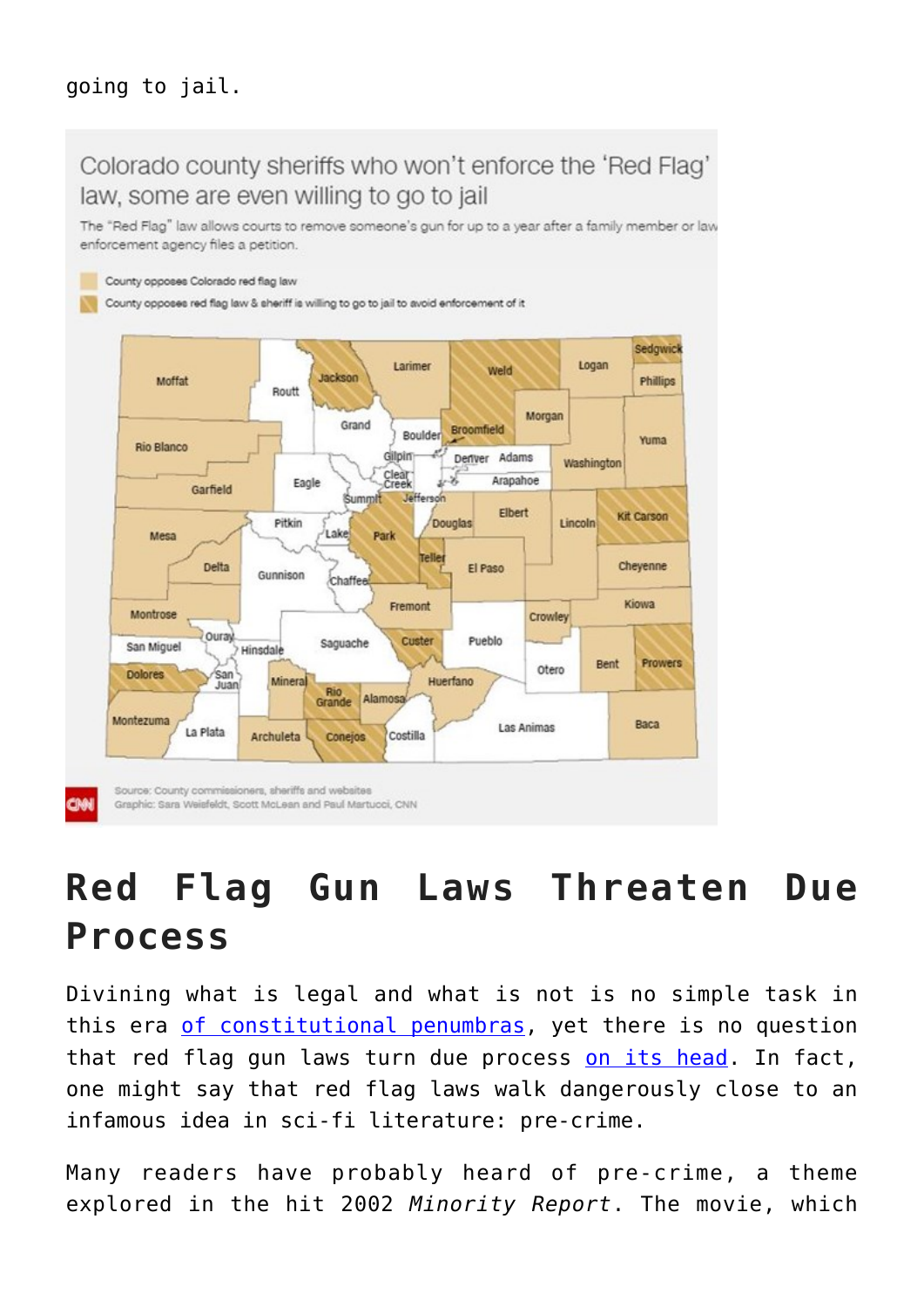starred Tom Cruise and was directed by Steven Spielberg, shows us a world in which murder doesn't exist because authorities have figured out a way to prevent such crimes before they happen.

The film is based on a 1956 novel written by Philip K. Dick, the same author whose literary works inspired such films as *Blade Runner*, *The Man in the High Castle*, and *Total Recall*. If there's a central theme running through Dick's work, it's the idea that the future will increasingly find individual autonomy under threat from creeping authoritarianism and omnipresent technology.

In Dick's *Minority Report*, we see that defeating crime is easy with the help of so-called "precogs," humans who have been weaponized by the state to allow authorities to prevent crimes (not just murder, as was the case in the movie) before they occur. Everything goes smoothly until John Anderton, the creator of PreCrime, is accused of killing a man he has never met or heard of.

Readers are presented with a seemingly simple ethical question: Is it okay to stop crimes before they happen? More importantly, to what lengths should humans go to prevent them from happening? The answers to these questions are not as simple as they seem, and how we choose to answer them has implications in our world.

Though no precogs walk among us, scholars [have observed](https://academic.oup.com/bjc/article-abstract/58/2/501/3064512) that Dick's book and the larger idea of pre-crime has been associated with a "gradual whittling away, in the name of security, of the core legal principles of due process and 'innocent until [proven] guilty beyond reasonable doubt.'"

#### **Proactive or Reactive Action?**

Red flag laws don't involve precogs seeing into the future.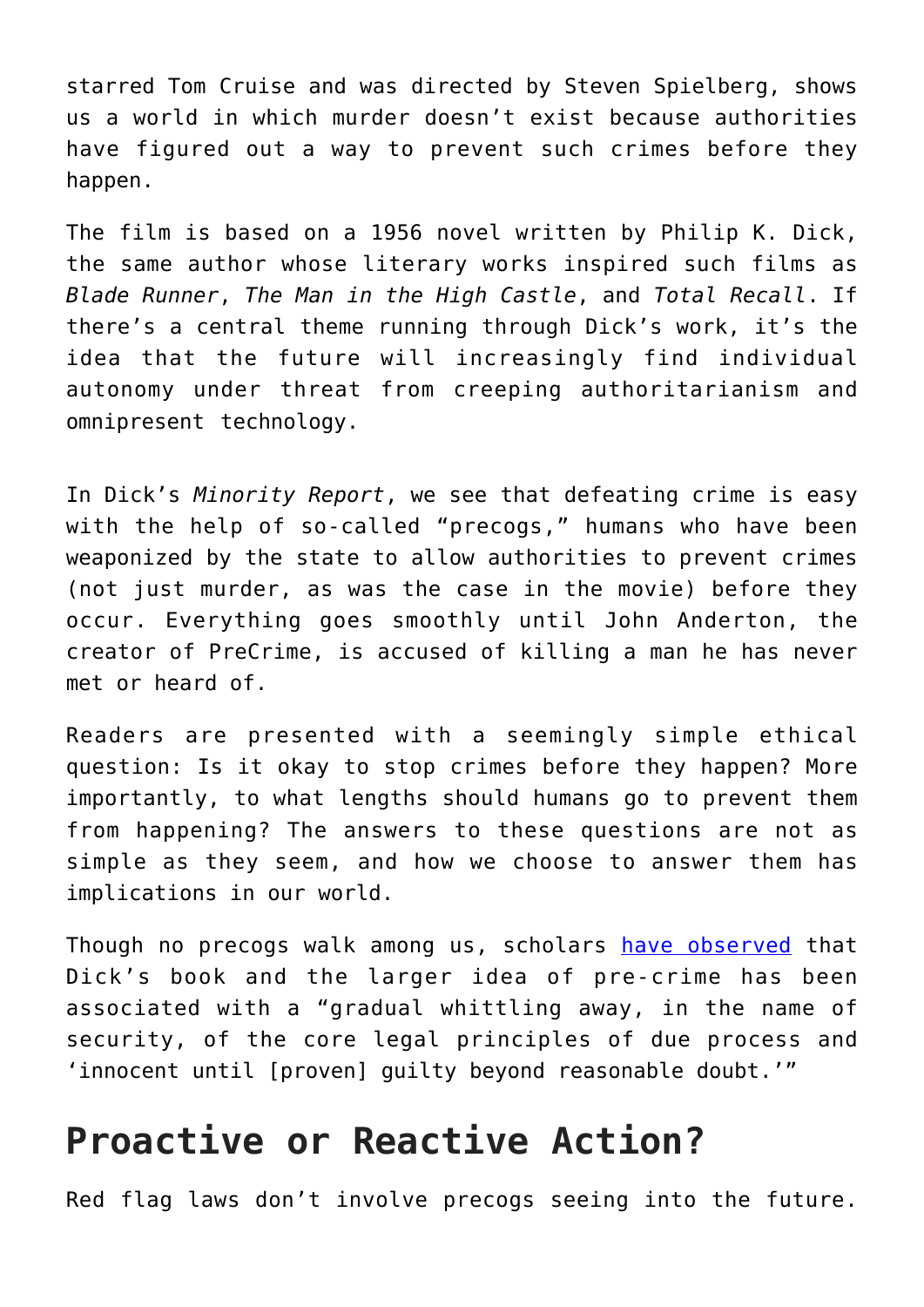Yet, like pre-crime, they are designed to prevent a crime before it happens—even if it means violating civil rights in the process.

"Take the guns first, go through due process second," President Trump famously [said](https://thehill.com/homenews/administration/376097-trump-take-the-guns-first-go-through-due-process-second) at a meeting with lawmakers on school safety and gun violence.

To many people, seizing someone's firearm before they can use it in a crime sounds perfectly reasonable, which is precisely why red flag laws pose such a threat to civil liberties. Many supporters of red flag laws seem disinterested in how the guns get taken, so long as they are taken. But the "how" matters.

What standard of evidence is used to determine if a gun owner is a threat? Are there penalties for people who use false evidence to claim someone is a danger? Can people who are flagged as threats be involuntarily committed? Are they appointed legal counsel? Will a federal database be established to track flagged citizens?

These are questions that civil libertarians should be asking especially since many people who are "red flagged" will have committed no crime. They will simply be, like Anderton, people who *might* commit one or *might* be a danger to someone. (At least no one is being [haloed](https://getyarn.io/yarn-clip/60a99a19-115e-4f5c-935f-ae602d7ff332) yet.)

Dick, it should be noted, was not the first writer who saw the seeds of authoritarianism in such an approach to crime. It's often overlooked that a form of pre-crime is detailed in *1984.*

At one point in Orwell's novel, we're told that Big Brother's "endless purges, arrests, tortures, imprisonments, and vaporizations" are not the result of people breaking laws. There are no laws in Oceania. These punishments, readers learn, "are merely the wiping-out of persons who might perhaps commit a crime at some time in the future."